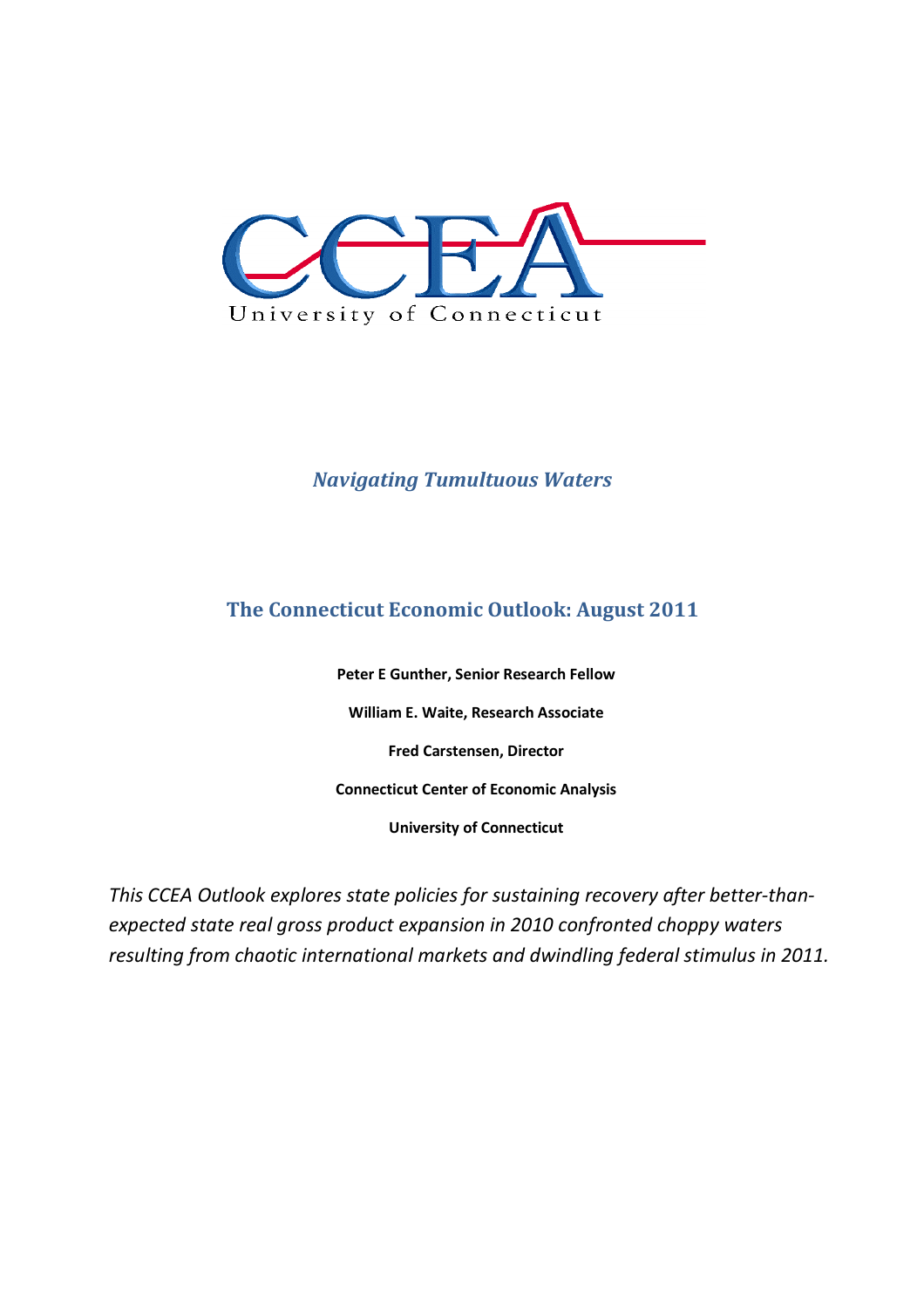### **Executive Summary:**

If the state and national economic performance of 2010 had been sustained, Connecticut would be looking for a strong recovery in both total output and especially employment by the end of 2013. The state would have enjoyed almost a ten percent growth in output and recovered another 55,000 jobs, performing better than the national economy. But this was not to be. The federal stimulus—offset virtually entirely by contractions in state and local expenditures—has largely expired, and anticipated federal spending reductions will work against national recovery. The financial chaos of this summer has again sucked confidence out of the equity markets, and the continuing crisis in sovereign debt in the European Union has scared investors into the safest available havens—gold and American Treasuries. Virtually all economic forecasts, both for the United States and for the global economy, have been trimmed back. Realistically, Connecticut will not see the improvements it might have seen.

In recognition of these hard realities, this *Outlook* develops a more realistic base-case for the state's economic performance over the next two years. CCEA then modifies that base-case to take account of both the recent labor agreement with state workers, freezing state salaries and significantly increasing employee contributions to the cost of fringe benefits, increased taxes, and the major capital projects to which the State has now committed itself. These developments have opposite effects: the labor agreement reduces economic growth; the capital projects accelerate it. The net result is a modest loss in output and employment compared to the base case, but significantly better than a pure budget cut, which would likely have put Connecticut back into recession.

Finally, the *Outlook* points to public policy initiatives that, if adopted, could help accelerate Connecticut's economic recovery, generate additional jobs, and strengthen its competitive position.

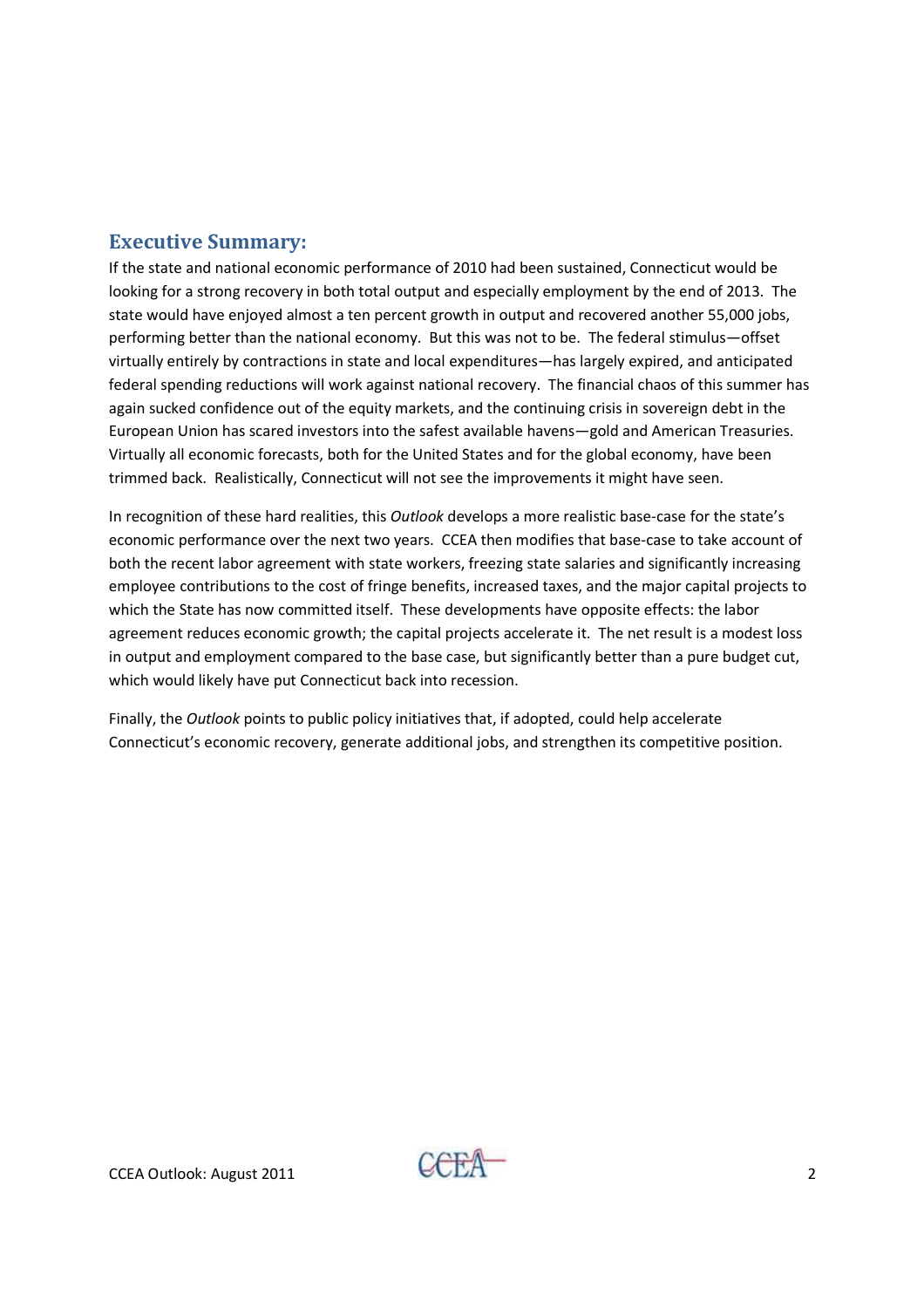## **Introduction**

Recently released data from the U.S. Bureau of Economic Analysis (BEA) shows 2010 seasonally adjusted Connecticut real gross domestic product (CTRGDP) grew more than anticipated, in excess of 3%, ahead of the national rate by 7 basis points. Had that national trend continued in 2011 and CTRGDP growth retained its acceleration over the rest of 2011 and 2012, the CCEA forecast would be relatively rosy, anticipating relatively robust growth from \$224 billion in 2011Q1 to \$241 billion in 2013Q4 while Connecticut employment would have accelerated, gaining 55,000 new jobs by the end of 2013, with 75% concentrated in services employment. Given the devalued dollar, both durable and non-durable manufacturing also would have continued the 2010 reversal of its prolonged downward trend. But it is now unlikely Connecticut will see such a nice improvement in its economic health: the financial tumult in American financial markets, the loss not simply of federal stimulus but a contraction of federal expenditures, the continuing crisis in sovereign debts in the European Union, and the apparent weakening of the American economy argue for a more sanguine projection for the state.

CCEA thus develops for this *Outlook* a more realistic forecast for Connecticut's economy, taking into account the state government's major initiatives to balance its budget, and outlines a few modest proposals to put the state on a strong fiscal and economic path.

# **More Modest Outlooks**

Even set against the national debates over the federal deficit, the Connecticut economy has room to grow. In developing an alternative to this *Outlook*'s rosy projection based on the performance in 2010, CCEA developed alternative estimates to project CTRGDP over the first half of 2011, based primarily on documented growth in total real personal income. CCEA's alternative base approach combines projections for each sector CTRGDP into an aggregate CTRGDP projection. Over 2009-2010 this sectoral approach has yielded higher and more reliable forecasts than the total estimate. For the latest two quarters, the component projections yield lower results than the total one. Chart 1, the rosy outlook noted in the first paragraph, uses the more optimistic view of projected CTRGDP as its take-off point to generate its projection, in contrast to the base case relying on the sectoral aggregate to establish its more conservative projection.

Prior to adjusting for state policy initiatives, the base case results in more realistic growth rates<sup>1</sup> for national RGDP of 1.8% from 2010Q4 to 2011Q4, with Connecticut sustaining a growth rate of 3.3% for

.<br>-



 $^1$  There is a general consensus among forecasters and investors that the national economy faltered badly going into the 2011Q3 and that has led to a genera downward growth revision for 2011 – The Bureau of Economic Analysis (BEA) currently forecasts a 0.4% increase in GDP from 2010 to 2011 – and even some fear of a double-dip recession. On July 19, 2011 the Federal Reserve Board released its meeting minutes from May 9 through June 20. The release noted: "Federal Reserve Bank directors generally noted that recent economic data had been weaker than expected, and they expressed a heightened caution about the likely pace of improvement in the economy over coming quarters… Unemployment was elevated, and the housing sector remained depressed, despite some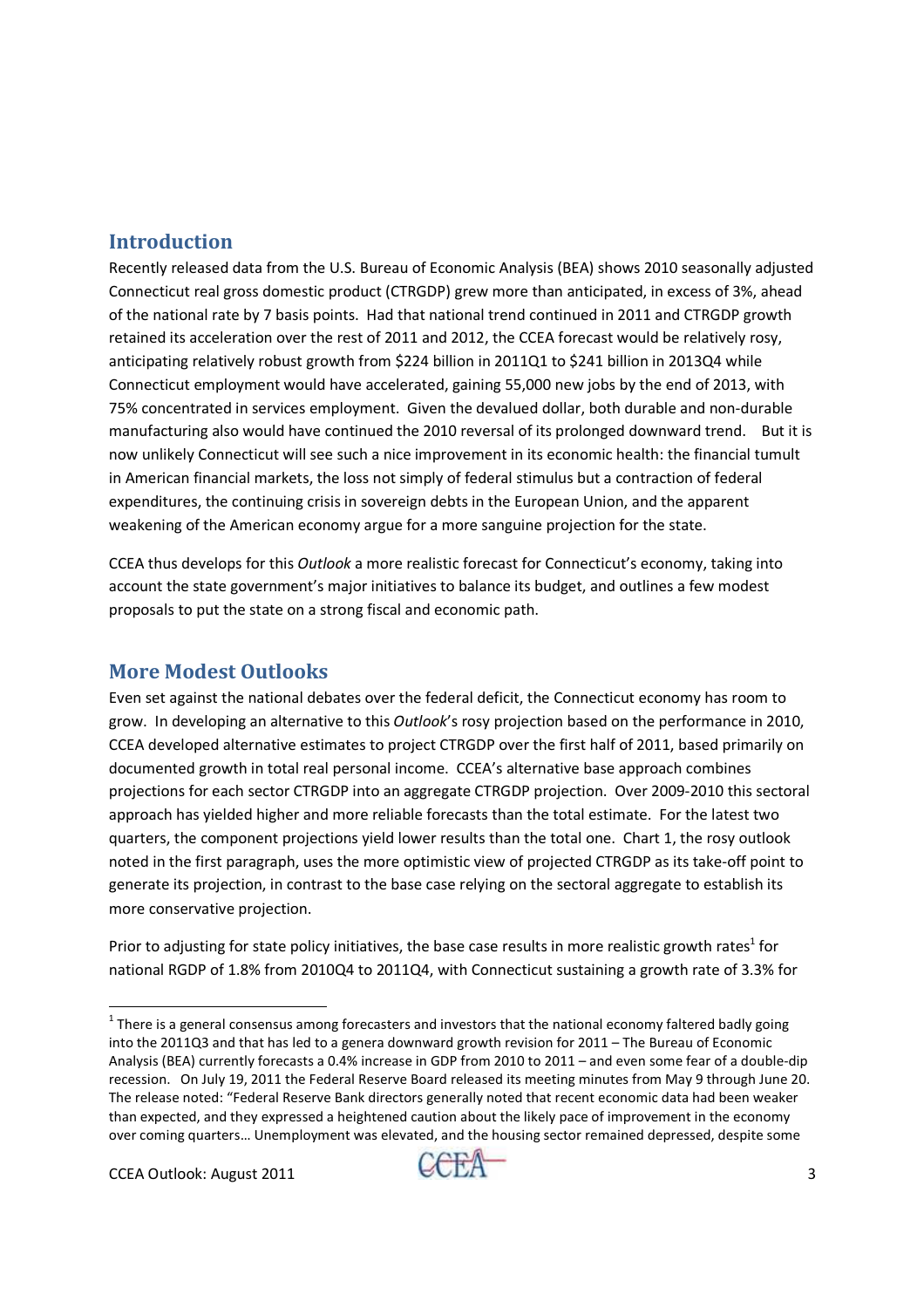the same period before falling to 1.7% for 2011Q4 through 2012Q4, even in the unlikely event of a national recovery in year over year fourth quarter growth to 2.7%. Modest though these results are, they have a stronger foundation, especially for 2011, than the rosy outlook outlined in the first paragraph. Subsequently, using dynamic modeling (REMI), CCEA has adjusted its base outlook to account for (1) curtailed benefits to government employees, (2) increased taxes, and (3) major capital projects approved in June.





The corresponding improvements in Connecticut labor markets are dampened considerably within the base outlook relative to the optimistic scenario, as Chart 2 shows. By 2013Q2 CCEA projects employment to rise to 1,642,000 or 20,000 above current levels, although 35,000 might have been achieved if conditions had not shifted so precipitously.

Given very modest national growth, CCEA estimates bank rate increases by 2013Q2 of about three quarters of a percent, more than ten percent lower than in the rosy scenario. The Federal Reserve announced intentions to maintain the present low bank rate could both improve development by keeping credit cheap and, through depreciation of the dollar, encourage exports, but at the cost of raising the cost of imports and perhaps re-igniting inflation.

activity in multifamily construction."

<u>.</u>

 $CCEA$  Outlook: August 2011  $CCEA$  4



<sup>(</sup>http://www.federalreserve.gov/newsevents/press/monetary/20110719a.htm) BEA's July 29, 2011 "advance" estimate for 3Q2011 indicated a 1.3% 3Q to 2Q growth[does Y(3Q)-to-Y(2Q) matter as much as Q-to-previous-Q?] increase.(http://www.bea.gov/newsreleases/national/gdp/gdpnewsrelease.htm). On July 15<sup>th</sup>, Goldman Sachs' Chief US Economist, Jan Hatzius, lowered his estimates for 2Q and 3Q GDP to 1.5% and 2.5%. Goldman Sachs does not see the national unemployment rate declining below the 8.75% rate in the near future.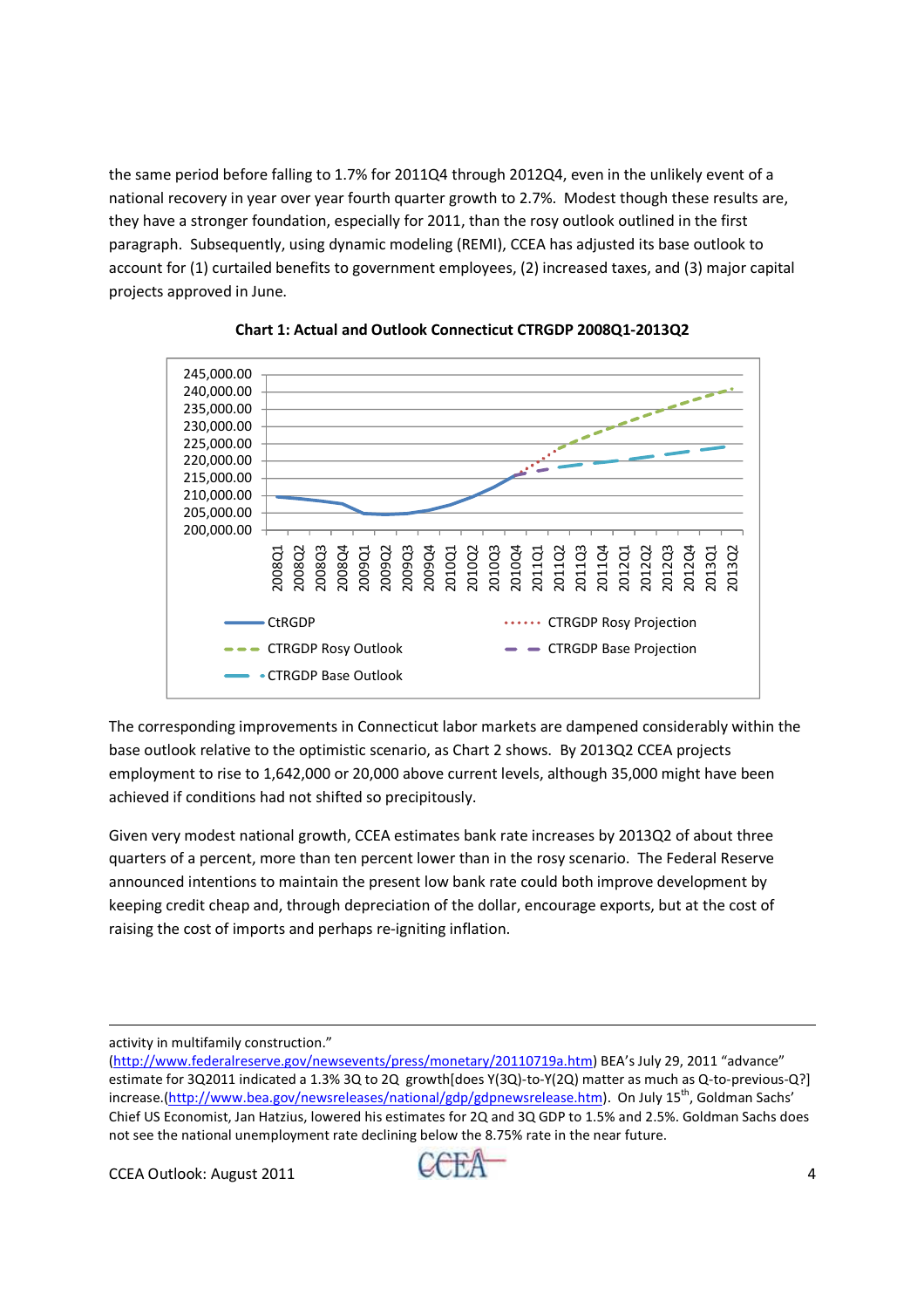

**Chart 2: Actual and Outlook Connecticut Employment 2008Q1-2013Q2** 

### **Employment by Sector**

The more modest forecast is consistent with the sector rates-of-growth Chart 3 illustrates, derived from employment estimates for each of the major sectors with government (inclusive of the casinos due to their ownership by Native Americans tribes) treated as the residual, after taking account of expected national growth. During the past four quarters cutbacks in construction and government employment have eroded overall state growth in employment, mostly flowing from job creation in trade transportation and utilities (TTU), manufacturing and other services — defined as services other than finance insurance and real estate (FIRE) and (TTU). With major projects proceeding, this *Outlook* expects recovery in construction and continued growth in TTU and other services. It is less bullish on continuing manufacturing growth due to some strengthening in the dollar, especially against the Euro and thus German competition. There is however room for some upside in that view.



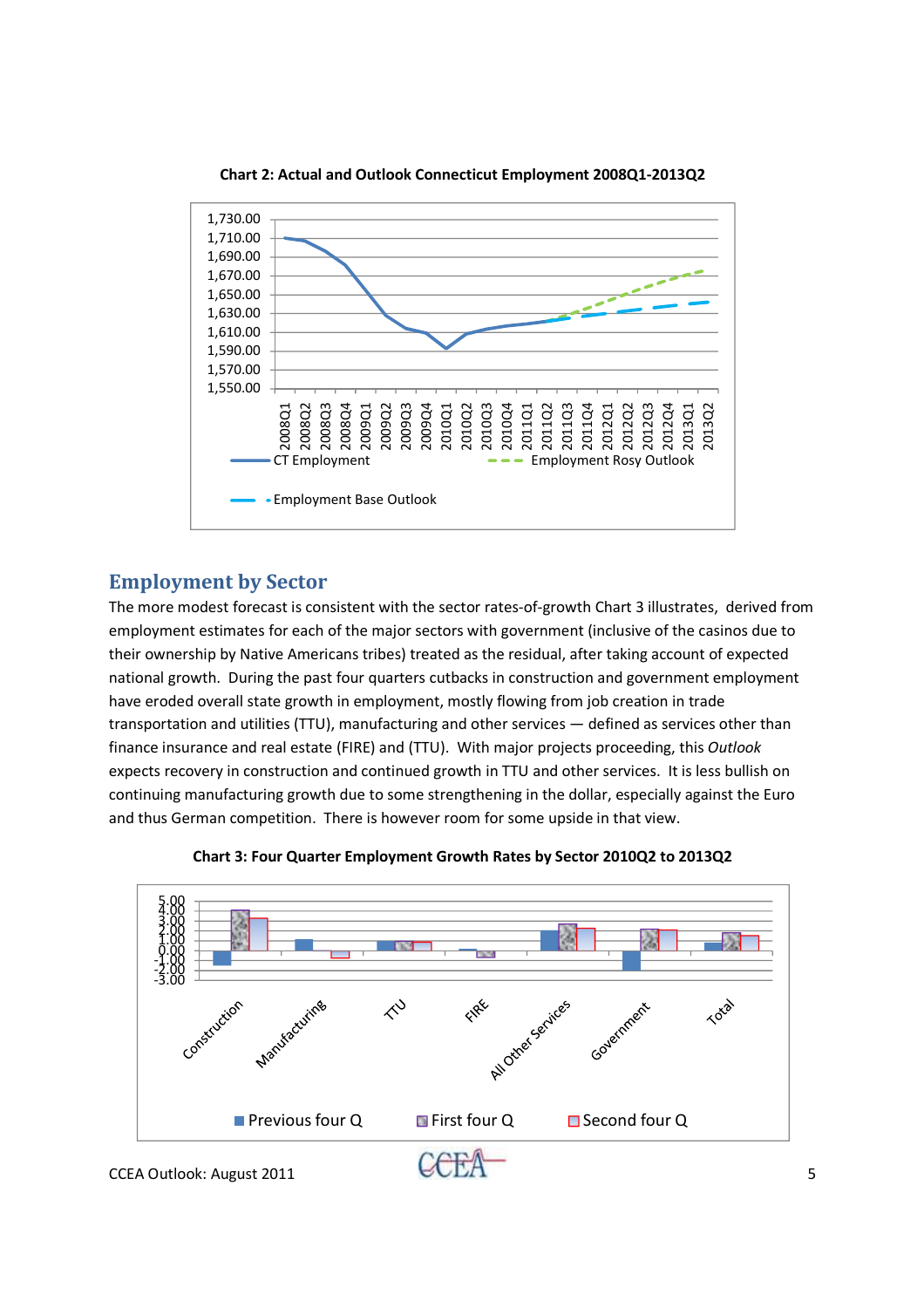# **Major Connecticut Public Policy Initiatives**

Significant Connecticut government policies have reduced public service benefits while proposing public sector investments. For these reasons, CCEA has adopted a balanced view of public policy initiatives, taking the following into consideration:

- \$1 billion cut in fringe benefits over two years;
- A \$1.7 billion tax increase;
- Construction of the 80% federally funded \$567,053,000<sup>2</sup> New Brittan-Hartford Busway during 2011-2013; and
- Initial construction resulting from the Biosciences Connecticut initiative.

In aggregate, the above indicate a modest downward adjustment in the forecast:

- Annual CTGDP is expected to be off by \$1.5 billion in 2013 compared to the base-case forecast; and,
- Employment is projected to be off by 3,000 compared to the base-case forecast, at 1,627,000, but still solidly above 2010 annual employment of 1,608,000.

At least half of the weaker employment outcomes from the base-case forecast result come from about 10,000 fewer public sector jobs by 2013Q2. Though state policies have a modest dampening effect on the economy, they are benign compared to an across the alternative — a massive budget reduction that, as modeled in a previous Outlook, would have probably put the state into recession.

# **Resetting the Connecticut Economy**

There are a number of potential initiatives that would both help improve the economy in the short-run and help control public sector expenditure in the longer-term and reduce private sector costs – here are some examples.

### **Green Energy Projects**

Conversion of street lighting, lights in large stores, meeting areas and freezers from metal halide lights to induction and other high efficiency lighting technologies could largely benefit the Connecticut economy. Electricity savings amount to 57% of what is currently consumed and with reengineering, electricity savings can amount to 60-70%. Parallel private sector applications could include use in walkin freezers where savings are even higher because minimal heat from induction lights avoids cooling systems having to offset the unwanted heat from currently installed lamps. The initial installation and systems adjustments will stimulate short-term employment and the extended longevity of lamps (by 2 to 4 times over metal halide lights) significantly reduces replacement costs and associated labor expenses. Induction and other energy efficient lighting systems constitute a set of emerging

<u>.</u>



<sup>&</sup>lt;sup>2</sup> http://www.ctrapidtransit.com/News\_Resources.htm Of these funds, \$487,734,000 remains to be expended after April 4, 2011. http://www.ctrapidtransit.com/Web\_Briefing\_April-4-2011.pdf. Completion is expected by late 2013. http://www.ctrapidtransit.com/May\_2009\_Open\_House\_Summary.pdf.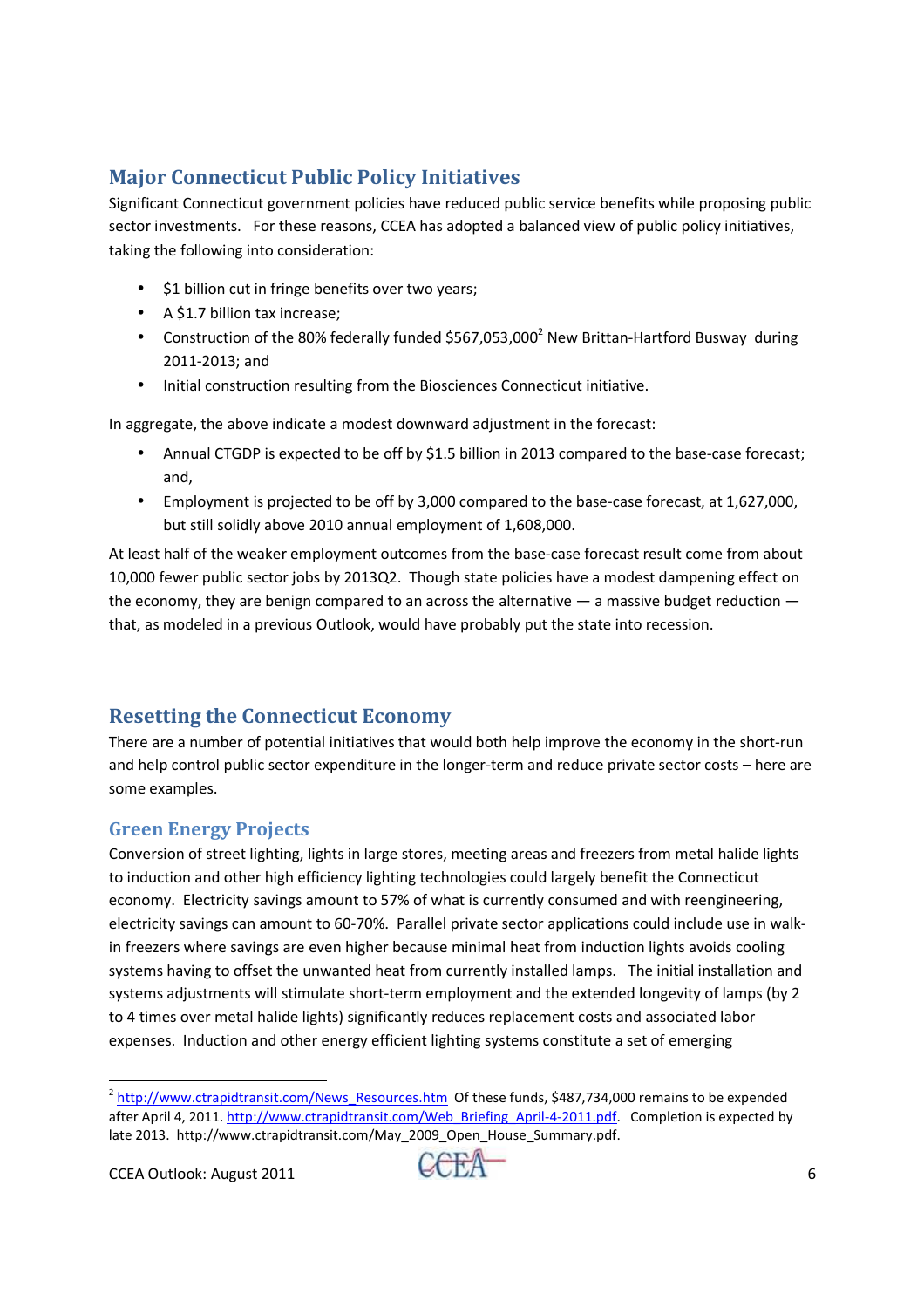technologies that will contribute to resetting the longer-term economy by providing private and public savings that release funds for other uses and investments, the essence of economic growth.

## **Electric Vehicle Promotion**

Another emerging technology includes electric vehicles (EVs) that are becoming increasingly competitive against vehicles powered by internal combustion as international petroleum prices rise and new battery technologies facilitate more distance travel. In addition, some jurisdictions are subsidizing EVs as part of their broad policies to clean-up the environment and minimize health costs associated with releases of greenhouse gases and fine particulate matter. Combined with off-peak pricing of electricity' the shift to EVs over the next twenty years will have a positive impact in generating lower transportation costs with reduced adverse environmental and health outcomes, once again freeing consumers and businesses to expand other demands.

Movement to EVs can be stimulated through subsidized purchases, special parking considerations, (New Haven has extended free parking to EV and hybrid owners), sufficient rate spreads between off-peak and on-peak electricity rates to encourage off-peak consumption especially recharging of EV batteries, marketing of EVs capable of travelling over ranges of distances.<sup>3</sup> Combining recharging stations with smart meters, utilities can flatten their off-peak loads in order to minimize their expenses and maintain low recharging costs for their customers. Detroit Edison is offering \$2,500 toward installation of a 240 volt recharging stations for the first 2,500 EV owners who sign-up.<sup>4</sup> So, done within the correct pricing structure, EV adoption could significantly reduce peak load demands, reducing Connecticut's heavy FERC congestion charges and reduce the need for significant capital expenditures for distribution system upgrades.

### **BioScience Connecticut Adoption**

Biosciences, including genomics, continue to hold promises of improved medical treatments to improve both longevity and the quality of life, all of which directly contribute to labor forces quality and CTRGDP. The major state commitment to Biosciences Connecticut is intended to capture these benefits for the state's economy and its citizens.

### **State Policies and Tax Credits**

Integral to the expansion of these and other innovations is the reduction in Connecticut's notorious bureaucratic hurdles. Doing so involves a fundamental change in the philosophy of executive agencies and local planning authorities to "How can we facilitate growth and choice?" While the bulk of the impacts of the two reset technologies are of longer term interest than the normal purview of this eight-

.<br>-



 $3$  For example, Tesla has announced that it will begin marketing a mass assembled sedan in 2011-2012 with options on battery packs that will facilitate battery-powered travel ranging from 160 to 300 miles. GM's Volt travels 50 miles on battery-stored power and can extend distances by recharging or by using gasoline to generate electricity. In both cases the higher the voltage deployed to recharge, the shorter the time required. Both of these manufacturers offer 110 and 220-240 recharging while Tesla has a 440 volt recharging option. Nissan, with its Leaf, and Ford with several EVs including versions of its Focus are both expected to be competitive.

<sup>4</sup> 4 http://dteenergy.mediaroom.com/index.php?s=43&item=593.